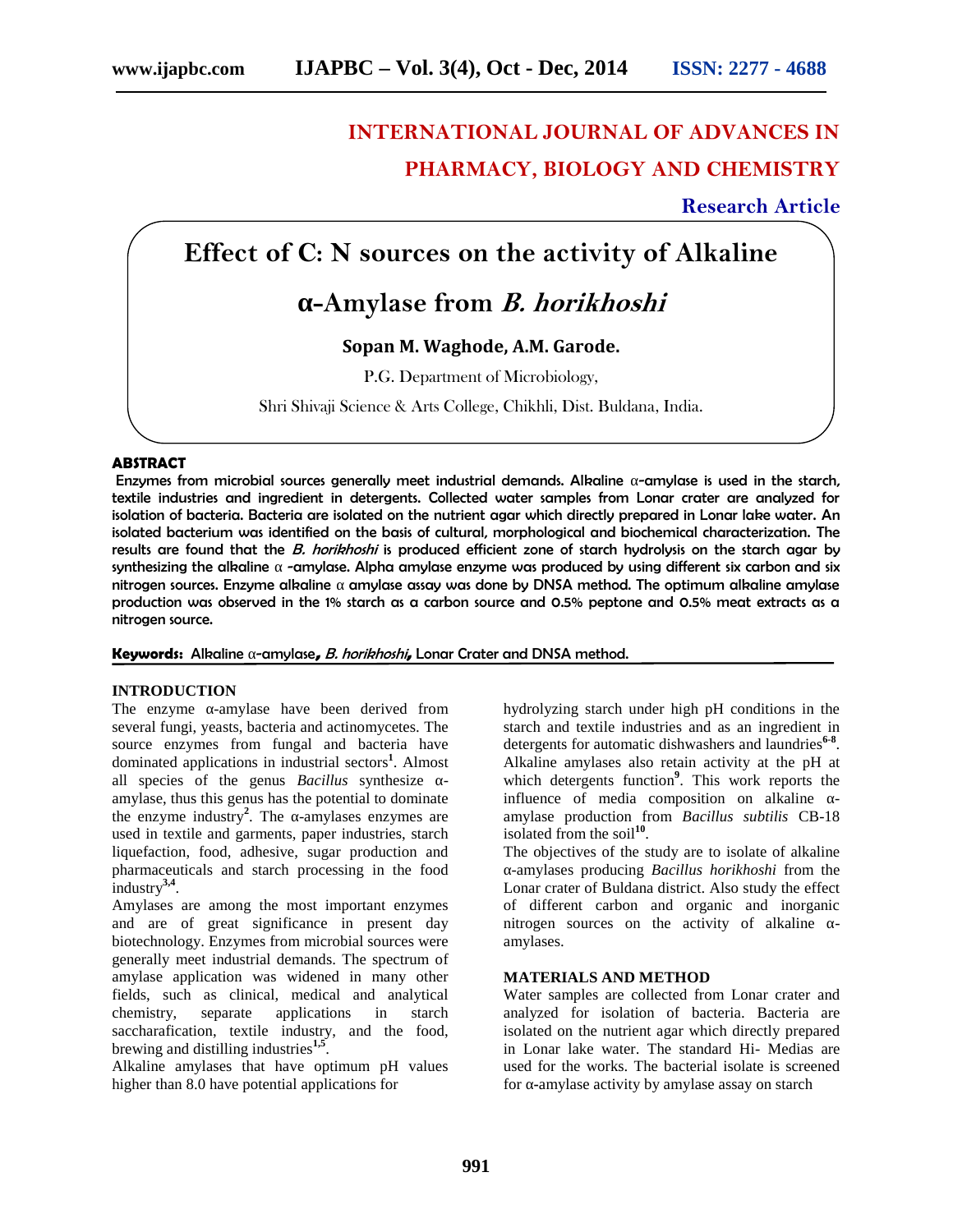agar with pH 10.5. The isolate of bacteria is characterized and identified according to Bergey's manual of determinative bacteriology**11,12** .

#### **Effect of Carbon and Nitrogen sources on alkaline –amylase production:**

Certain carbon and nitrogen sources of the growth medium were used in this investigation. However, different carbon sources of growth were used in 1% concentration such as Starch, Maltose, Lactose, Dextrose, Sucrose, and Mannitol. Different the nitrogen sources were used in 0.5% concentration as inorganic nitrogen sources such as Ammonium chloride, Ammonium sulfate and organic nitrogen sources such as Peptone, Tryptone, Meat extract and Yeast extract. By using different sources of carbon and nitrogen, the optimum productions of alkaline amylase production were studied from *Bacillus horikhoshi*. The isolate is grown in basal media on laboratory scale and cells are removed by centrifugation, the supernatant is used as crude enzyme preparation**<sup>13</sup>** . The routine enzyme assay is used for alkaline amylase activity involved measuring the reducing sugars resulting from the hydrolysis of soluble starch. The Di-Nitro-Salicyclic acid (DNSA) reagent method is used for assay**<sup>14</sup>** .

#### **RESULT AND DISCUSSION**

Water samples are collected from Lonar crater and analyzed for isolation of bacteria. *Bacillus horikhoshi* is identified on the basis of cultural, morphological and biochemical characterization. The results are found that the *Bacillus horikhoshi* is produced efficient zone of starch hydrolysis on the starch agar by flooding the plates with iodine. The production of the alkaline –amylase is shown Figure 1.

The optimum production of alkaline - amylase production from *B. horikhoshi* was seen at 72 h at  $37^{\circ}$ C. The zone of hydrolysis of alkaline - amylase was maximum shown 65 mm on starch agar. Akcan *et al.*, was shown to produce extracellular -amylase from bacterial strain Bacillus subtilis RSKK96 and optimum enzyme synthesis occurred at 72 h with an optimum of 37°C**<sup>15</sup>**. Effects of various carbon and nitrogen on -amylase production were examined. Alpha amylase enzyme production was done by using different six carbon and six nitrogen sources. Then assay the activity of alkaline amylase by DNSA method. The optimum alkaline amylase production is

observed in the 1% dextrose and 0.5% starch (control) as a carbon source and 0.5% peptone (control) and 0.5% meat extracts as a nitrogen source which shown Figure 2. Similar finding of Mrudula and Kokila is used different carbon, nitrogen, glucose, peptone and calcium chloride, respectively enhanced production of enzyme amylase<sup>16</sup>. . Waghode and Garode observed that the results are found that the *Bacillus licheniformis* is produced efficient zone of starch hydrolysis on the starch agar by producing the enzyme alkaline –amylase<sup>18</sup>. The optimum - amylase was produced by using different carbon and nitrogen sources. Then assay of the activity of alkaline amylase performed by DNSA method. The optimum alkaline amylase production was observed in the 1% starch as a carbon source and 0.5% peptone and 0.5% meat extracts as a nitrogen source.

Bhutto and Umar reported that maximum production -amylase was obtained on 0.5% Dextrose as carbon source<sup>17</sup>. The  $-\text{amylase production was also}$ optimized by using different nitrogen sources such as peptone (control), tryptone, yeast extract, corn steep liquor, casein hydrolyzed, casein soluble, urea, sodium nitrate, potassium nitrate, ammonium nitrate, ammonium chloride and ammonium sulphate and the maximum production of -amylase were found in the presence of 1.5% peptone.

#### **CONCLUSION**

The culture conditions and media components were optimized for better production of both the enzymes. The nature and relative concentration of carbon and nitrogen sources are important in formation of amylase. The lower levels of nitrogen are enhanced for the enzyme production and excess nitrogen is equally detrimental causing enzyme inhibition. The results obtained in this study show that there is appreciable high production. *B. horikhoshi* is a potential producer of extracellular - amylase which could find applications in industry and biotechnology. The enzyme thus is produced presently under optimization. The amylase activity from the bacteria is comparable with the activity of maltohexaose producing amylases from other organisms. Hence amylase would have a potential application in the food and pharmaceutical industry for the production of maltohexaose.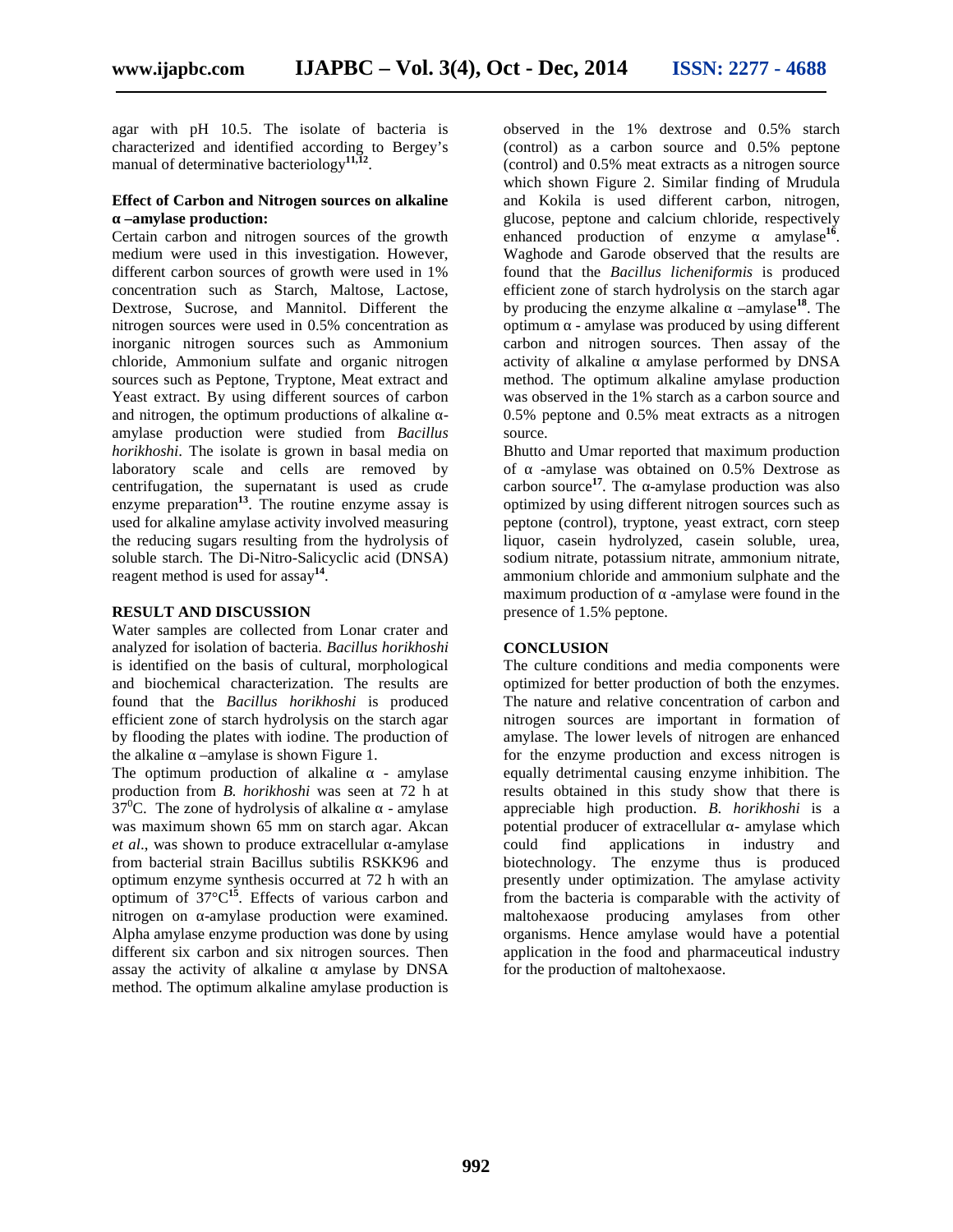

**Fig. 1 isolation of maximum yield of alkaline** - amylase enzyme producing *B. horikhoshi* 



**Fig. 2 Effect of C: N sources on production of alkaline - amylase from** *B. horikhoshi*